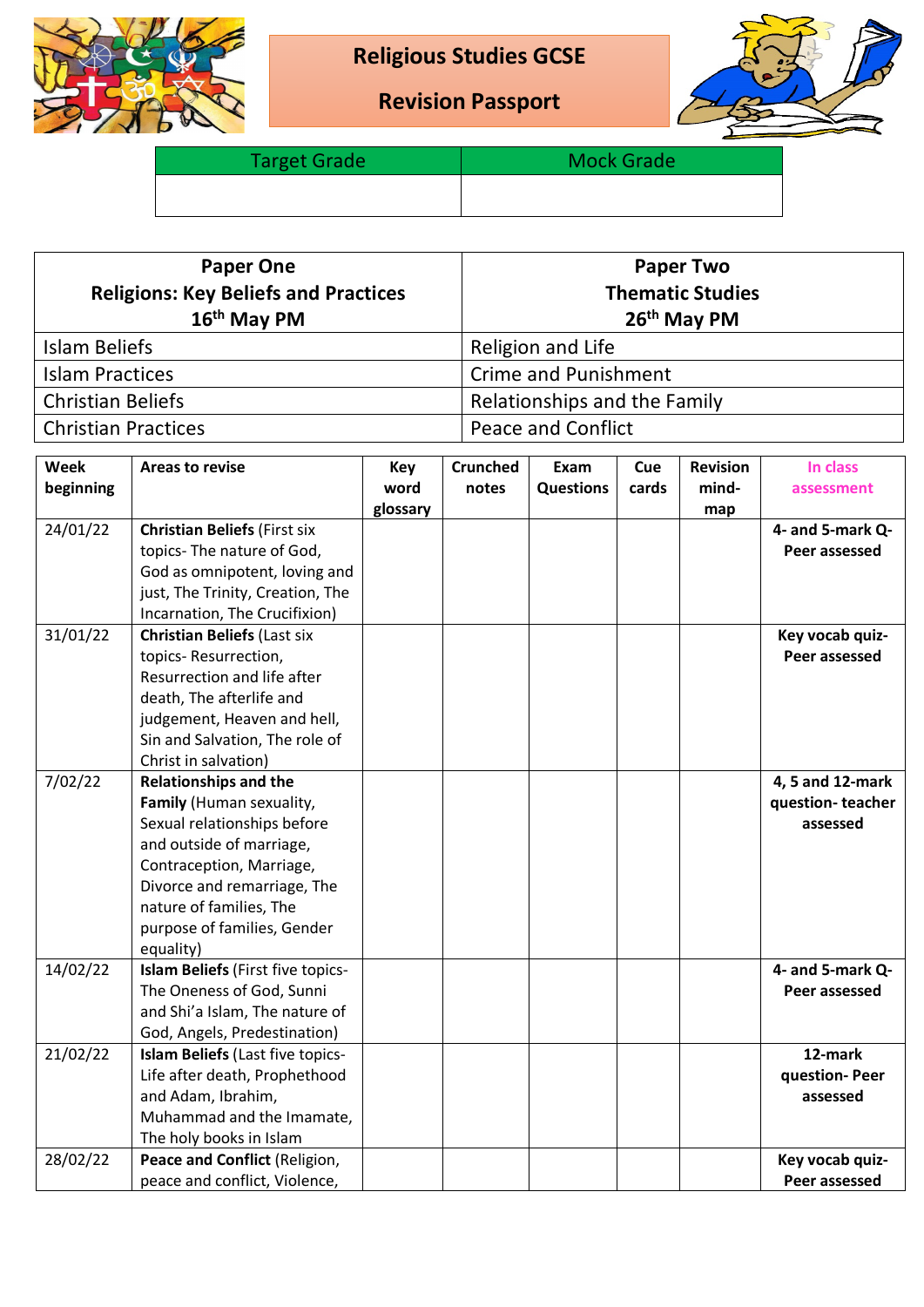|          | violent protest and terrorism,         |  |  |                         |
|----------|----------------------------------------|--|--|-------------------------|
|          | Reasons for war, Nuclear war           |  |  |                         |
|          | and weapons of mass                    |  |  |                         |
|          | destruction, The just war, Holy        |  |  |                         |
|          | war and religion as a cause of         |  |  |                         |
|          | violence, Pacifism, Religious          |  |  |                         |
|          | responses to victims of war)           |  |  |                         |
| 7/03/22  | Christian practices (Worship,          |  |  | 4 and 5 mark            |
|          | Prayer, Sacraments-Baptism,            |  |  | question-Peer           |
|          | Holy Communion, Pilgrimage,            |  |  | assessed                |
|          | Celebrating festivals)                 |  |  |                         |
| 14/03/22 | Christian practices (The role          |  |  | 12 mark                 |
|          | of the Church in the local             |  |  | question-Peer           |
|          | community, place of mission            |  |  | assessed                |
|          | and evangelism, Church                 |  |  |                         |
|          | growth, the importance of the          |  |  |                         |
|          | worldwide Church, Christian            |  |  |                         |
|          | persecution, The Church's              |  |  |                         |
|          | response to world poverty)             |  |  |                         |
| 21/03/22 | Religion and Life (The origins         |  |  | Key vocab quiz-         |
|          | of the universe, The value of          |  |  | Peer assessed           |
|          | the world, The use and abuse           |  |  |                         |
|          | of the environment, The use            |  |  |                         |
|          | and abuse of animals, The              |  |  |                         |
|          |                                        |  |  |                         |
|          | origins of human life,                 |  |  |                         |
|          | Abortion, Euthanasia, Death            |  |  |                         |
|          | and the afterlife)                     |  |  |                         |
| 28/03/22 | <b>Islam Practices (Islam Five</b>     |  |  | 4, 5 and 12 mark        |
|          | Pillars and Ten Obligatory             |  |  | question-               |
|          | Acts,                                  |  |  | <b>Teacher assessed</b> |
|          | Shahadah, Salah, Zakah, Saum,          |  |  |                         |
|          | Hajj)                                  |  |  |                         |
| 4/04/22  | <b>Islam Practices (Festivals</b>      |  |  | 4 and 5 mark            |
|          | Eid ul Adha, Eid ul Fitr and           |  |  | question-Peer           |
|          | Festival of Ashura, Jihad)             |  |  | assessed                |
|          |                                        |  |  |                         |
| 11/04/22 | <b>Crime and Punishment</b>            |  |  | 12 mark                 |
|          | (Reasons for crime, Attitudes          |  |  | question- Peer          |
|          | to lawbreakers, The aims of            |  |  | assessed                |
|          | punishment, Religious                  |  |  |                         |
|          | attitudes to suffering, The            |  |  |                         |
|          | treatment of criminals,                |  |  |                         |
|          | Religious attitudes to                 |  |  |                         |
|          | forgiveness, Religious                 |  |  |                         |
|          | attitudes to the death penalty)        |  |  |                         |
| 18/04/22 | <b>Christian beliefs and practices</b> |  |  | Key                     |
|          |                                        |  |  | vocab/knowledge         |
|          |                                        |  |  | quiz-                   |
| 25/04/22 | <b>Islam beliefs and practices</b>     |  |  | 5 part exam             |
|          |                                        |  |  | question-               |
|          |                                        |  |  | <b>Teacher assessed</b> |